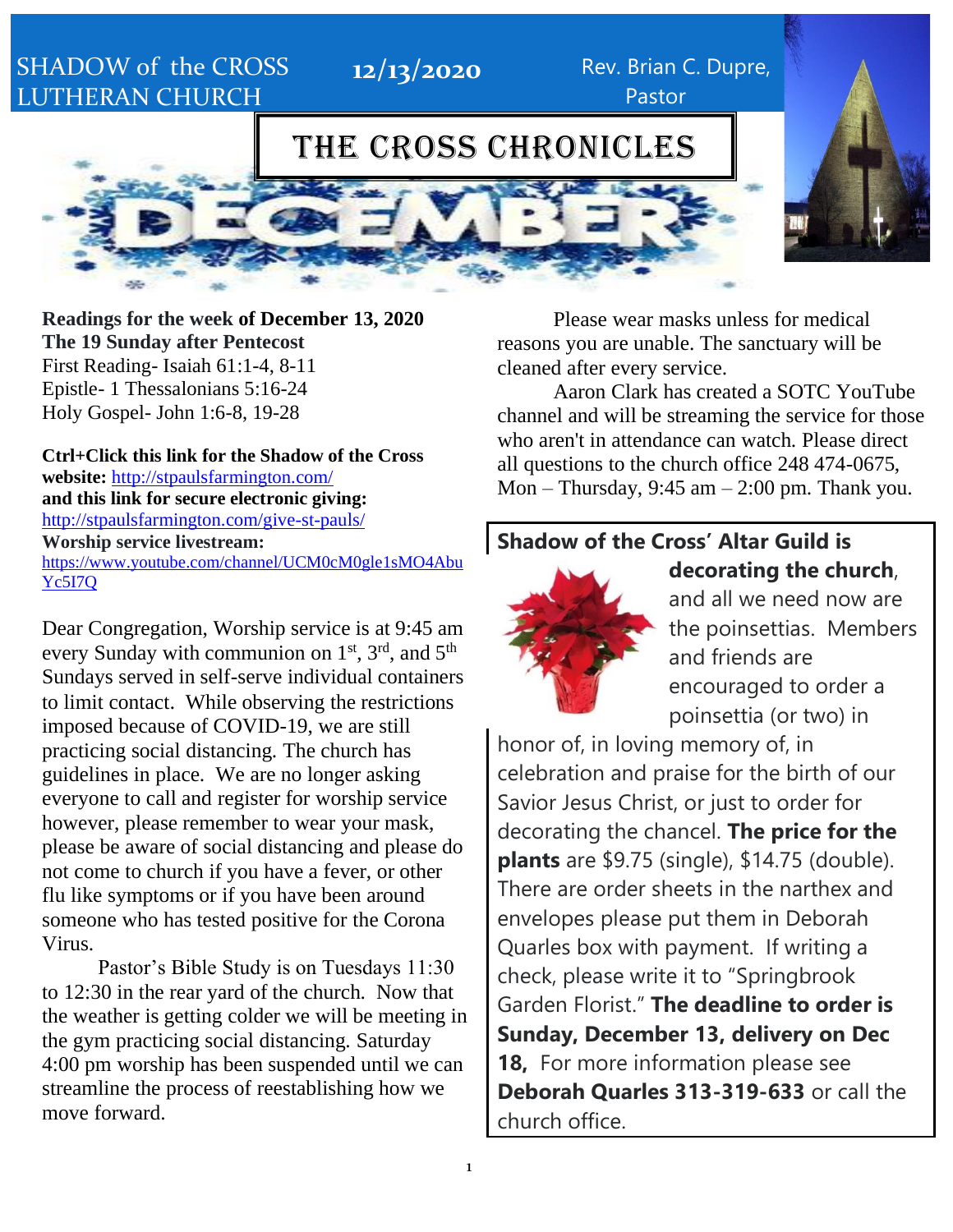### **Be Joyful; Our Burdens are Light** ~Pastor Dupre

### **Matthew 16:24-27** Then Jesus told His

disciples, "If anyone would come after me, let him deny himself and take up his cross and follow me. For whoever would save his life will lose it, but whoever loses his life for My sake, will find it. For what will it profit a man if he gains the whole world and forfeits his life? Or what shall a man give in return for his life? For the Son of Man is going to com with His angels in the glory of His father, and then He will repay each person according to what he has done."

It's December again, the month in which we celebrate Christmas; the birth of our Lord and Savior, Jesus Christ; the arrival of the Word made flesh into this world to dwell among us. What a great and glorious gift God the Father has given us in Jesus! We will celebrate this glorious gift every year, until He comes again to us in the flesh. But now that the King of Kings has arrived, the time for marveling at the miracle is done. My friends, we have work to do. Jesus tells us in the text that, "If anyone would come after me, let him deny himself and take up his cross and follow me." It's easier said than done. Deny ourselves? In this world twisted by sin, where Christmas has come to mean, "Let's see how much stuff I can get for myself and family", it's just not in our nature to deny ourselves. It is in our nature to covet everything this world would offer us. And yet harder still, Jesus then tells us to pick up our cross and follow Him. To some people, this must sound crazy and unreasonable. You mean I've got to deny myself **and** carry my own burdens in order to follow Jesus? Well, YES, you do! So do I.

Let me explain: Jesus wants us to follow Him. But if we are going to follow Him, then we must let go of our desire to please ourselves because we cannot serve Christ and ourselves at the same time. Our focus is to be on others just as Jesus' focus was on others, rather than Himself.

You see, following Jesus doesn't just mean go where He goes, it also means to do what He does; to live God fearing, morally upright lives, showing brotherly love and concern and care for others. Following Jesus means letting go of care for self and trusting that all your needs will be met in Him. But when we are so focused on self, we neglect others and we stray from the path that Jesus made for us. And we lose life, because Jesus said, "I am the way and the truth and the life. No one comes to the Father except through me. That path is eternal life and the only pathway to God. So even if our selfishness delivers all the worlds riches to us in this life, it will soon pass away and we will be left with nothing but eternal damnation and separation from God.

However, when we learn to stop measuring whether it was a "Good Christmas" or not by the amount of things under the tree with our names on them, and start celebrating the fact that our names are written in the Lamb's book of life, then and only then do we absorb the real meaning of Christmas; and that makes every Christmas a "Great Christmas."

Yes, it is tough to deny the flesh, to suppress the earthly desires that come so naturally to us. But the promises of God of eternal life with Him in paradise through Christ Jesus, is more precious than everything the world has to give combined and worthy of every sacrifice. That fact alone should bring us joy. Especially at Christmas time, we should be glad to sacrifice everything for the One who sacrificed everything for us. Our burdens are light compared to what Jesus bore on the cross for us. Merry Christmas and God's blessings for a happy, safe and prosperous new year Amen! –**Pastor Dupre**

#### **~Getting To Know Your Neighbors~**

Our person for December's "Getting to Know Your Neighbor" is **Angelen Hembree**. Before I let Angelen introduce herself I would like to bring your attention to the beautiful Christmas décor in our sanctuary. Angelen and Herschel Hembree are responsible for the happy and festive feeling you get when you enter our sanctuary, Merry Christmas to the Hembrees! I have been a member of St Pauls since 1983, my favorite scripture is Joshua 1:9 " **<sup>9</sup>** *Have I not commanded you? Be strong and courageous. Do* 

*not be frightened, and do not be dismayed, for the Lord your God is with you wherever you go."*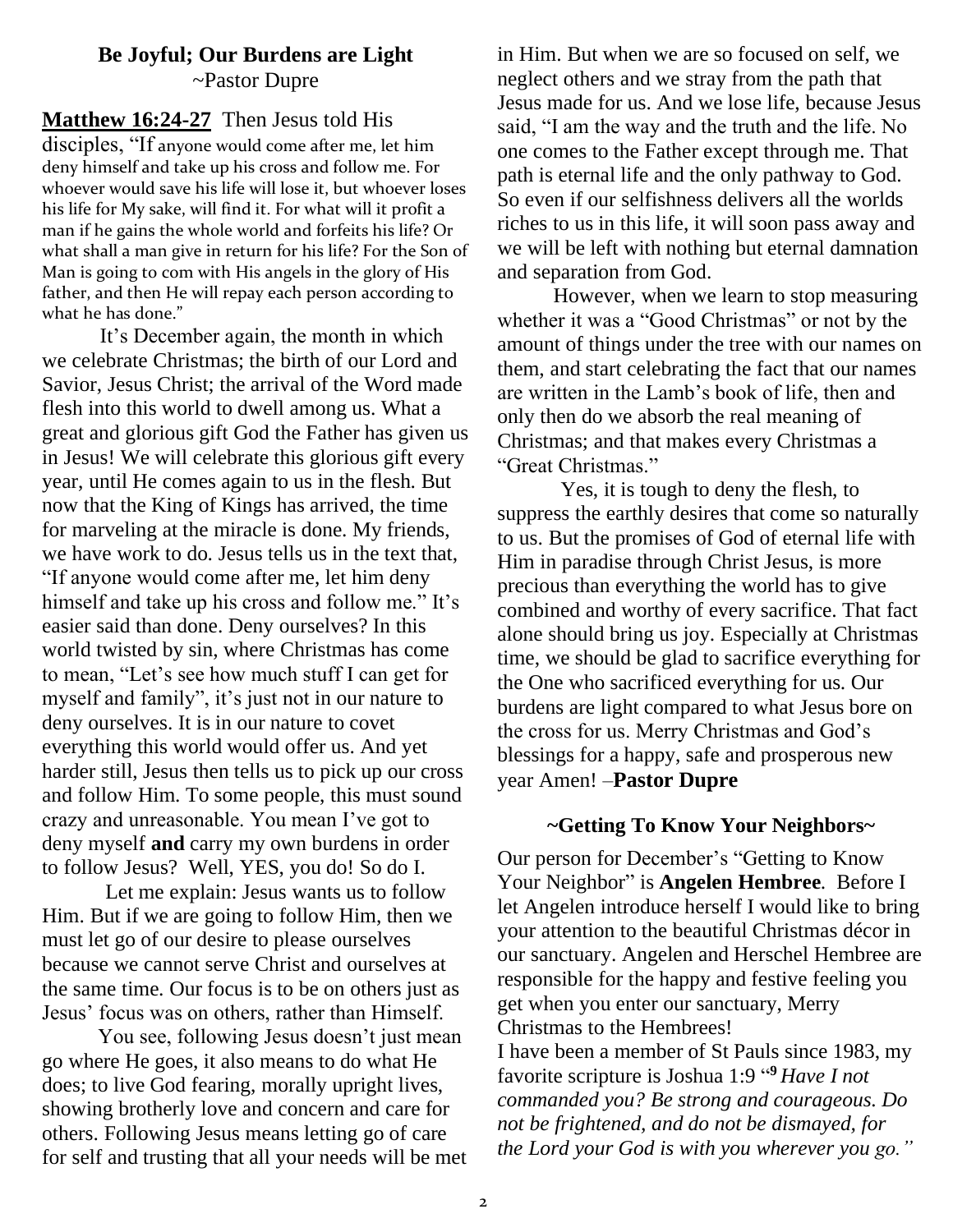I am a member of the Altar Guild. My favorite time of year is Christmas, because of the beautiful songs and the birth of Baby Jesus. My Hobbies are scrapbooking, reading, and quilting. ~Angelen Hembree

### **A brief introduction** of our Elected

Congregational President, Myita Davis. Myita was baptized as a baby at Berea Lutheran Church and is among the 3<sup>rd</sup> generation of Lutherans growing at Shadow of the Cross. One of Myita's favorite scripture is "*For I know the plans I have for you," declares the Lord, "plans to prosper you and not to harm you, plans to give you hope and a future." (Jeremiah 29:11)* The ministries that she have been a part of are the Youth Fellowship as President, Acolyte, member of the Visually Impaired Outreach, Vacation Bible School Teacher and currently a Sunday school Teacher and a member of the Finance Committee. Her hobbies are cooking and preparing for Family Fun Day, she also loves to travel. Myita's favorite holiday is Christmas, she loves how the family gets together to celebrate the birth of Jesus, she is a family-oriented person. Myita graduated from Michigan State University Law School and at this time is practicing Child Custody and Family Law. Myita is the daughter of Ava Davis. Congratulations Myita!

**Congratulations** to all of the SOTC members that were elected for the 2021 Church Ministries. Please see the board in the narthex for a complete list and the elder's board. **Thank you** to all of the members who faithfully served in 2020, we appreciate your hard work and dedication.

**Church Organ Fund Raiser ….** for the needed repairs of the church organ. There are small orange envelopes in the pews, to place your donations in and put the envelopes in the basket in the narthex (the basket for tithes and offerings). We thank you for your continued support!



### **Advent Services**

- Wednesday Advent Services 6:30 pm Dec. 2, Dec. 9, Dec. 16, no food served.
- Christmas Eve Candlelight Service  $-6:30$ pm with Holy Communion
- New Year's Eve Service Dec. 31 6:30 pm **no** Communion

### **Sunday School**

Topic: Youth Zoom Meeting

Time: Dec 12, 2020 11:00 AM. Join Zoom Meeting **[https://us02web.zoom.us/j/2370235284?pwd=](https://us02web.zoom.us/j/2370235284?pwd=QzBVTW1Xb2dxaWgybkJxcFJsejBxdz09) [QzBVTW1Xb2dxaWgybkJxcFJsejBxdz09](https://us02web.zoom.us/j/2370235284?pwd=QzBVTW1Xb2dxaWgybkJxcFJsejBxdz09)** 

## **Meeting ID: 237 023 5284**

### **Passcode: 544069**

**The Youth Sunday school** will be held on the zoom platform Saturday at 11:00 a.m. Please join us each Saturday during the Advent season. We have crafts and lots of fun while learning the Goodness of God. Thank you to all who were able to participate on December  $12<sup>th</sup>$ , and for those who couldn't make it we hope to see you next Saturday, December 19th at 11:00 a.m. The Zoom information is above, if you have any questions please contact Barbara Profit 313-516- 8740, any Sunday school teacher or the church office 248-474-0675.

### **SOTC Annual Mitten Tree….**

Please bring your attention to the beautiful Mitten Tree in the Narthex. Donations can be added to the tree and they will also be delivered to the Cass Corridor

## **ANNUAL YOUTH BLANKET DRIVE**

This effort is scheduled for this Holy Season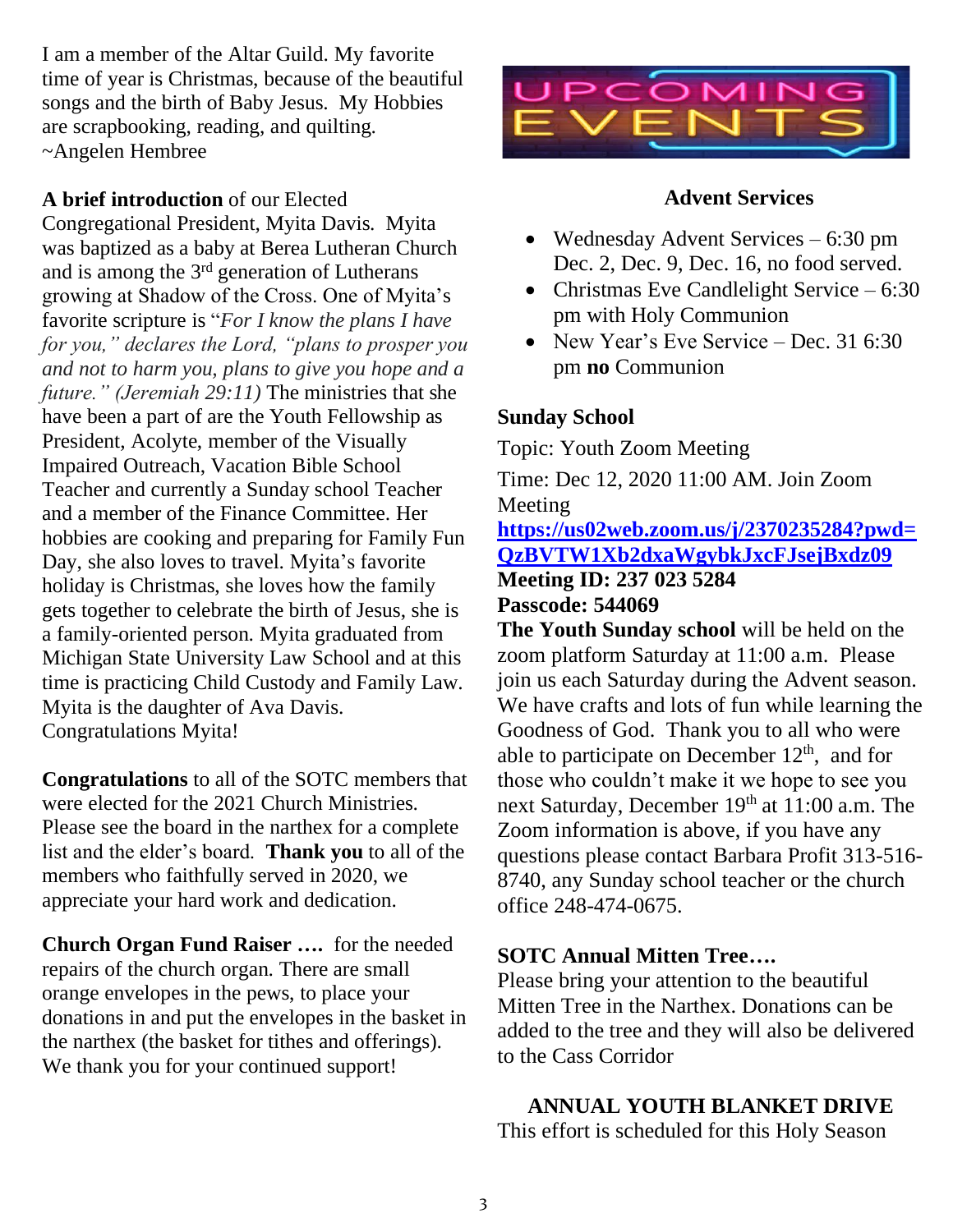Through the  $1<sup>st</sup>$  of January. Because of this year's challenges, donations must be new or monetary donations. The designated recipient this year is WELLSPRING for the special school that they are scheduled to open as described in our bulletin, blast and newsletter. For further information please see Youth Sponsors: Lainia, Ava, Barbara, Heather, Steve or Nala our Youth Fellowship Chairperson.

### **WELLSPRING LUTHERAN SERVICES**

to open Michigan's first public recovery High School in January 2021, for teens struggling with addictions of drugs or alcohol. The Wellspring Academy has the capacity for 120 (grade 9-12) will support teens to maintain sobriety as they complete high school and earn their diploma. The high school is a free standing charter school on 80 acre campus, supported by Michigan International Prep School (MIPS). The existing school building is at 28000 W. Nine Mile Rd. on the Wellspring campus in Farmington Hills. Wellspring Academy will launch virtually in January 2021 with wraparound recovery support services and a drop-in center at the Farmington Hills campus. Inperson classes will officially begin in September 2021. For more information about Wellspring Academy and information on how to enroll your student, please visit

**[www.wellspringacademy.com.](http://www.wellspringacademy.com/)**

**WE HAVE TO HAVE ART! The Society Incorporated, Supporting the Arts!** Please receive this SPECIAL INVITATION to a youth arts event, Arts Showcase: Virtual Style. The showcase features students from the Metro Detroit community including Detroit Public Schools Community District. We know this will be a wonderful way to spend a Sunday afternoon, **DECEMBER 13, 2020, FIRST VIEWING: 3:00 PM, SECOND VIEWING: 7:00 PM,** This is an opportunity to see the talents and gifts of our youth from the comfort of your home, virtually.

**Donations are welcomed. The Society, Incorporated, Supporting the Arts, Greater Detroit Chapter is a 501c3 national organization that supports youth in the Arts from underserved communities.** Please feel free to share this event with your family, friends and community, You may register here eventbrite link: [https://www.eventbrite.com/e/the-society](https://www.eventbrite.com/e/the-society-incorporated-presents-arts-showcase-virtual-style-tickets-128619806303)[incorporated-presents-arts-showcase-virtual-style](https://www.eventbrite.com/e/the-society-incorporated-presents-arts-showcase-virtual-style-tickets-128619806303)[tickets-128619806303.](https://www.eventbrite.com/e/the-society-incorporated-presents-arts-showcase-virtual-style-tickets-128619806303) If you have registered, The Society, Incorporated, Greater Detroit Chapter thanks you for your support. I hope you will join us! Gratefully yours, Lady Patricia Pickett, Cell: 313-715-8521. Please note: guests are offered an opportunity to register for 3:00 or 7:00 PM viewing.

### **Concordia Lutheran School ~ Pat Schultz, Principal**

As we all get ready for Christmas in this crazy year, the teachers of Concordia are getting ready to teach remotely again, just in case. That means lots of lessons using the computer for sending and receiving assignments, having Zoom lessons and meetings, making videos and showing them to the students, and so forth. And here's the difficulty: our teachers' computers were purchases seven or eight years ago and they were repurposed at that time. Technology goes out of date in just a few years, so our teachers are trying to function in today's remote learning with technology from the dark ages.

We need to buy new ones for them. This is a plea for help. If you can support this effort to buy new computers, please put money in an envelope in the pew and mark it "CLS Computers" and put it in the offering basket. It will be used with great joy to purchase new computers!!! Thank you for your help. Pat Schultz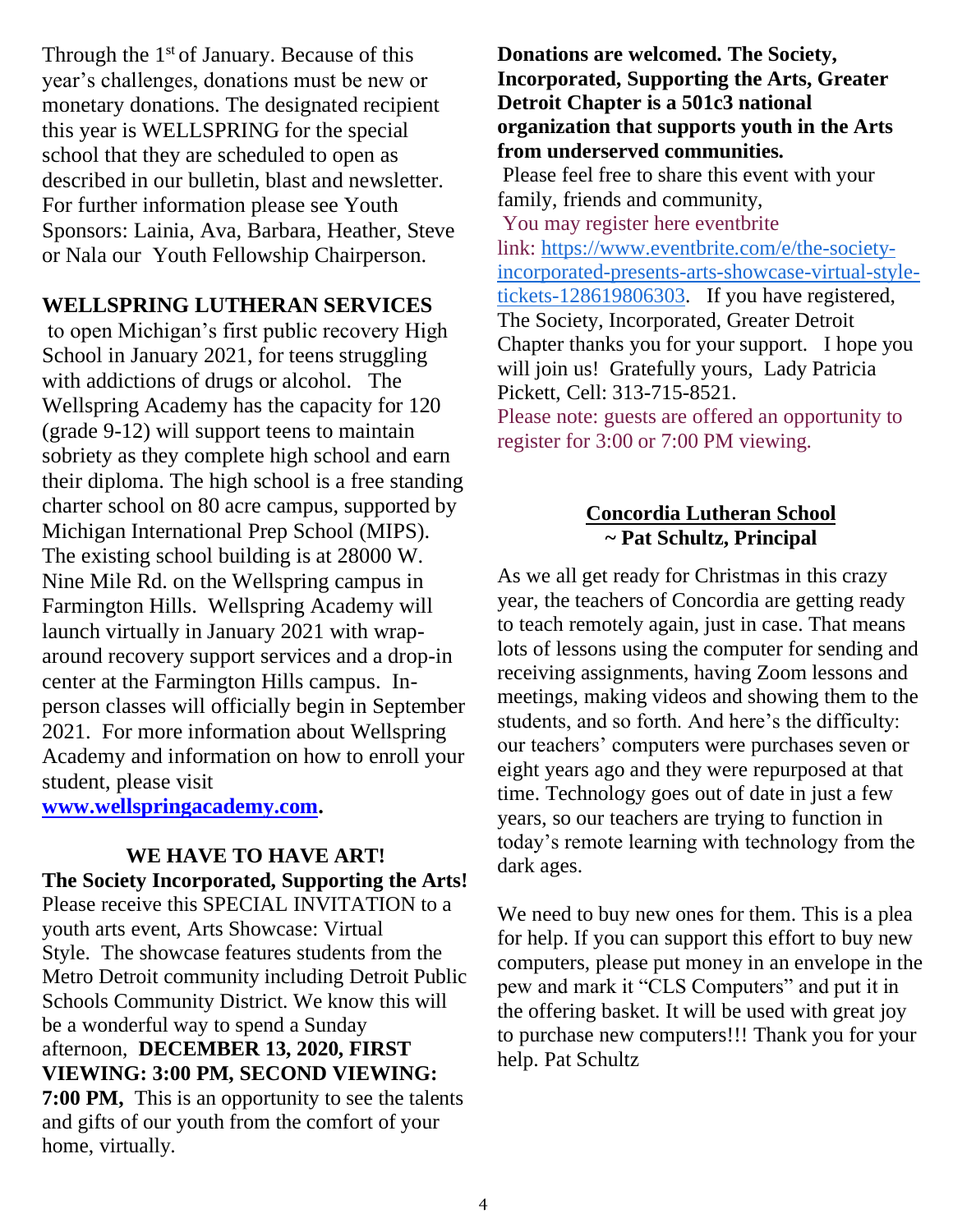**CLS: Bottle Caps for Benches Concordia is collecting plastic bottle caps!** *Our goal: 500 pounds We have weighed 285 pounds.*



**500 will get us 2 benches, 1 for each campus. Please consider saving your caps and depositing them in our collection bin located in the school hallway. See flyers posted around the building for more details.**

**THANK YOU, Thank you**… YOU helped our Team "Marc's Muscles" raise \$672.00!! We want to thank everyone for their monetary donations and those who took the time out of their busy schedules to support the ALS Walk. I am happy to say that these funds will go to support families that have loved ones living with and fighting this disease. These monies pay for the medical supplies that are given to the people with ALS free of charge. The equipment they use to communicate with others when they can no longer speak and so much more.

Furthermore the money stays local, hear in our tri-county area, I think that is important. The ALS Association is accepting donation until the end of the year. Click the link on our page to see our team at work, with your contributions listed. God Bless!

[http://web.alsa.org/site/TR/Walks/Michigan?px=32](http://web.alsa.org/site/TR/Walks/Michigan?px=3223493&pg=personal&fr_id=14321&s_hasSecureSession=true&view_as_public=true) [23493&pg=personal&fr\\_id=14321&](http://web.alsa.org/site/TR/Walks/Michigan?px=3223493&pg=personal&fr_id=14321&s_hasSecureSession=true&view_as_public=true) [s\\_hasSecureSession=true&view\\_as\\_public=tru](http://web.alsa.org/site/TR/Walks/Michigan?px=3223493&pg=personal&fr_id=14321&s_hasSecureSession=true&view_as_public=true)



#### **French Christmas Cookies**



**Total Time:** Prep: 20 min. Bake: 10 min./batch + cooling. **Makes** about 2-1/2 dozen Ingredients: 1/2 cup butter, softened

1 cup packed brown sugar 1 cup 2% milk 2-3/4 cups graham cracker crumbs 2 cups finely chopped walnuts 2 cups milk chocolate chips TOPPING:

1/2 cup milk chocolate chips, melted Directions:

Preheat oven to 375°. In a large bowl, cream butter and brown sugar until light and fluffy. Beat in milk. Gradually beat cracker crumbs into creamed mixture. Stir in walnuts and 2 cups chocolate chips.

Fill 2-in. foil baking cup liners three-fourths full. Place 1 in. apart in 15x10x1-in. baking pans. Bake 10-12 minutes or until set. Remove from pans to wire racks to cool completely.(spray foil cup liners) Drizzle with melted chocolate; let stand until set. Store in an airtight container in the refrigerator.

**Test Kitchen Tips:** To melt chocolate chips, seal them in a zip-top bag and put it in a pan of hot water. After a few minutes, knead the bag to smooth the chocolate, then cut a small hole in a corner of the bag to pipe out the chocolate.

## **Holy Humor**

Q. How is the alphabet different on Christmas from every other day? \*\*A: There's No-el!

Q: What is Santa Claus' laundry detergent of choice? \*\*A: Yule-Tide

**In the foyer** of a church, a young boy was looking at a plaque with the names of men and women who had died in various wars. He asked the pastor, "Who are these people?" The pastor said, "Those are members from our church who died in the service." The boy asked, "The early service or the second service?"

**There is the story** of a pastor who got up one Sunday and announced to his congregation: "I have good news and bad news. The good news is, we have enough [money](https://truthbook.com/stories/funny-men-of-the-cloth/holy-humor) to pay for our new building program. The bad news is, it's still out there in your pockets." (cont.)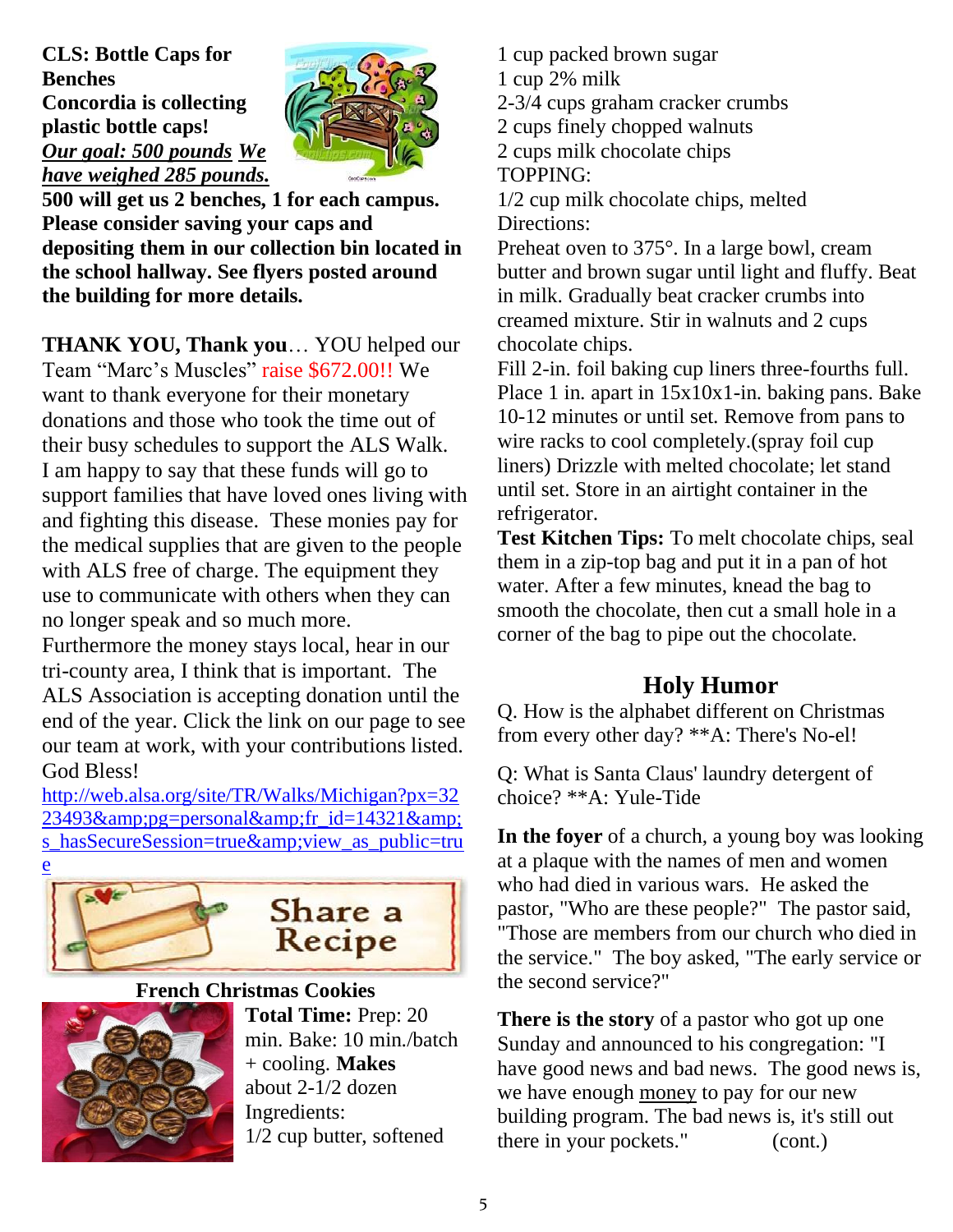**Louie was shipwrecked** and lived alone on a desert island for years until he was finally rescued. Before leaving the island, he gave the rescue party a tour. "I built myself a house. That's it there. Here's the barn, and over here is the church I worshipped in." "What's that building over there?" one of the rescuers asked. ……… Louie sneered. "That's the church I used to belong to."

### **Cass Corridor Donation**s……

During these difficult times dealing with COVOD-19 and more people out of work, we are in need of donations. Please bring clothing, toiletries, and potted meat items and put them in the labeled container in the Narthex. For more information see Jackie Banks or Pastor Dupre, Thank you.

### **Saturday Silver Sneakers**

Worried about missing out on exercise or social opportunities? Good news: If you're a Silver Sneakers member, or you just want to get a little exercise in, you can take advantage of free [Silver Sneakers On-Demand](https://www.silversneakers.com/learn/ondemand/) workout and nutrition videos. Plus, check out these ideas to stay socially connected—from afar. (CONT.) (press ctrl & click the links)

[https://www.silversneakers.com/blog/daily](https://www.silversneakers.com/blog/daily-exercises-older-adults/)[exercises-older-adults/](https://www.silversneakers.com/blog/daily-exercises-older-adults/) [https://www.youtube.com/watch?v=Ps3oXu5Cz](https://www.youtube.com/watch?v=Ps3oXu5Czvc) [vc](https://www.youtube.com/watch?v=Ps3oXu5Czvc)

### **A Message from the CDC on Covod-19**

**precautions:** (updated regularly) [https://www.cdc.gov/coronavirus/2019-](https://www.cdc.gov/coronavirus/2019-ncov/index.html)

[ncov/index.html](https://www.cdc.gov/coronavirus/2019-ncov/index.html) Get the facts about Coronavirus Take steps to care for yourself and help protect others in your home and community. There is a

lot of valuable information on the CDC.gov website. Information on: Cleaning & Disinfecting, Schools & Child Care, Colleges & Universities, Businesses & Workplaces, Worker Safety & Support, Parks & Recreational Facilities, Gatherings & Community Events' Health Equity, Tribal Communities and more. Check them out!

Here is what you should know about the virus's symptoms and what you should do if you experience them. The main symptoms often appear similar to the flu: fever over 100.5 degrees; a worsening cough; tiredness; loss of sense of smell; sore throat. In more severe cases, shortness of breath, chest pains, and pneumonia will be apparent."

Remember, that it's important to take precautions to protect not only your health and safety, but also the health and safety of others. Follow CDC guidelines. Stay in your home if you can. If you must go out, wear a mask, don gloves, and stay at least 6 feet away from others. However, note that thrusts of a sneeze with a fan or wind gust, the virus droplets can travel up to 20 feet. Wash hands often for 20 seconds. Clean surfaces with a disinfectant.

 Stay safe so to keep others safe, we are our brother's keeper. Over the years that question has been asked numerous times. To that question, many today would respond with firm conviction, "Yes, Cain, you are your brother's keeper, and not only you, but each one of us is our brother's keeper."

**Publisher's note:** If you have information, prayer request, something you would like to share with your church family, a poem, a song, a scripture, a picture of something that puts a smile on your face, please send it to Ava's email [sotclutheran.officemanager@gmail.com](mailto:sotclutheran.officemanager@gmail.com) or Dawn's email [sotclutheran.secretary@gmail.com](mailto:sotclutheran.secretary@gmail.com) Information for the Newsletter, please submit by the  $20<sup>th</sup>$  of each month for the following month's publication. Thank you and Blessings!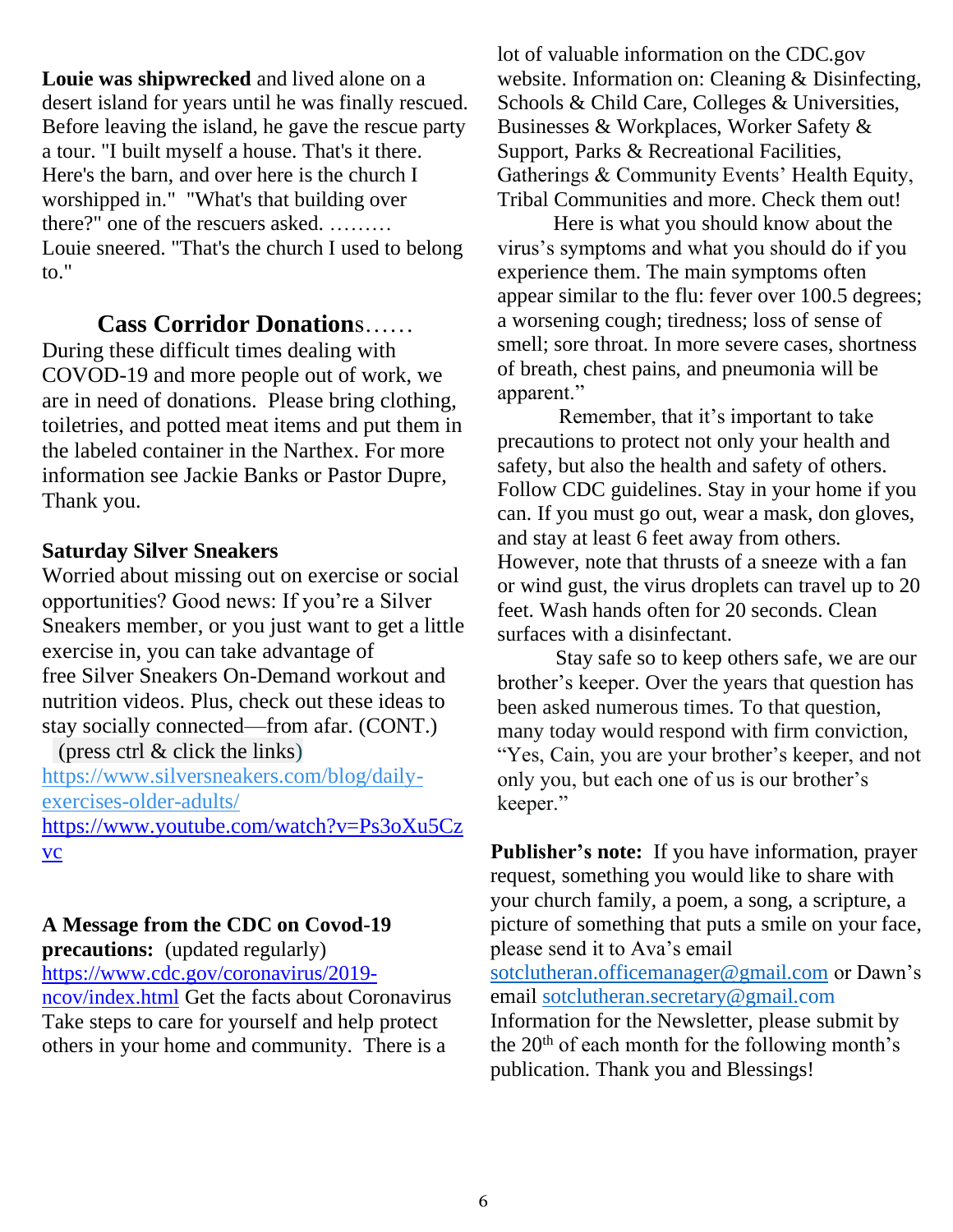

## **DECEMBER \*2020\* HAPPY BIRTHDAYS**

| Christina Belanger 12/1 |       |
|-------------------------|-------|
| <b>Tracy Hunter</b>     | 12/5  |
| <b>Edith McIntosh</b>   | 12/9  |
| <b>Roddy McClure</b>    | 12/10 |
| Dennis McIntosh         | 12/11 |
| Gage Gagnon             | 12/14 |
| Joe Soukup              | 12/15 |
|                         |       |

| <b>Richard Brown</b> |  |  |  |  |
|----------------------|--|--|--|--|
| <b>Bruce Howard</b>  |  |  |  |  |
| Mary Prokopy         |  |  |  |  |
| Erin Ballantine      |  |  |  |  |
| <b>Sandy Soukup</b>  |  |  |  |  |
| Myita Davis          |  |  |  |  |
| Donna Julien         |  |  |  |  |
|                      |  |  |  |  |

 $12/17$  $12/18$  $12/21$  $12/24$  $12/27$  $12/28$  $12/29$ 

- Antoine Cathey/Dupre 12/30 Skylar M. Moore 12/30 Tracey Barnes Cottingham Tyrone McAdoo Robert Rice Cassandra Sylvens
- Eunice Tinsley